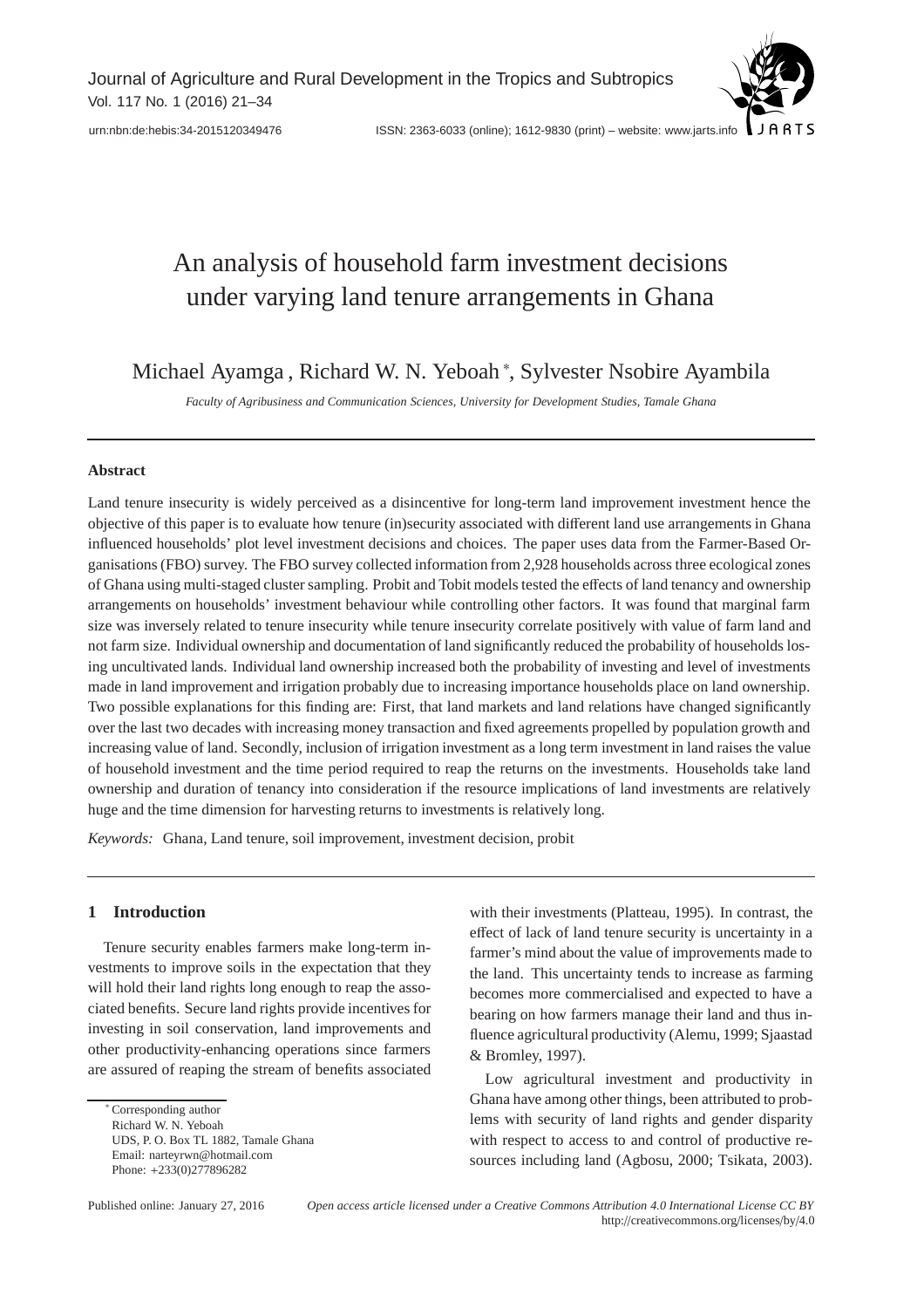With public agricultural investment at nine percent of GDP, and trailing the Comprehensive African Agricultural Development Program (CAADP) - Maputo Declaration's target of 10 percent, it is worrying that Ghana's quest to modernise agriculture and maintain growth levels consistent with middle income economies would be severely compromised if the levels of private and public investments in agriculture remain low. Though a multiplicity of factors may account for the low agricultural investment in Ghana, the land tenure and administration system has often been cited as a disincentive for land investment. Aryeetey & Udry (2009) reports that land and its management in Ghana has often been poorly understood and is generally perceived to induce tenure insecurity.

Land tenure and administration system in Ghana is a combination of customary and statutory processes. Customary land tenure systems are usually managed by traditional rulers, land earth priests, council of elders, and family or lineage heads. Legislations and interventions by colonial and early post-independence governments led to the establishment of the pluralist legal system in which English common law was grafted onto Ghanaian communal societies, largely neglecting differences between the early 19th century capitalist economic structures and the egalitarian communal institutions of Ghana (Agbosu *et al.*, 2007). The resulting legal pluralistic land administration has laid the foundations for conflicts and is widely perceived to induce tenure insecurity which has hindered farm investments and agricultural growth (Agbosu *et al.*, 2007).

This paper examines smallholder farmers' land investment decisions under varying land tenure arrangements using plot level data from 2,928 households across Ghana. The paper is motivated by the increasing need for knowledge on how indigenous land tenure arrangements influence the willingness of plot holders to undertake long-term soil and farm improvement investments. Exploring how land relations in Ghana affect farm households' investment behaviour supports the achievement of the dual goals of identifying entry points for government to influence smallholder farm investment and also providing feedback for ongoing land tenure and administration reform.

# **2 Land tenure and smallholder farm investment: the theory and empirical evidence**

Resource allocation under different land use arrangements has been a subject of debate in theory especially

on the subject of enforceability of land and labour contracts (Otsuka *et al.*, 1992). Marshall (1890) and Mill (1848) conclude that share tenancy results in inefficient resource allocation, arguing that since the share tenant receives as marginal revenue only a fraction of the value of his/her marginal product of labour, the tenant's incentive to supply labour or other inputs at the optimum level is limited<sup>1</sup>. On the other hand, Cheung (1969) and Johnson (1950) have contended that, if effort is costlessly enforceable, sharecropping arrangements can be as efficient as owner-cultivated and fixed-rent tenancy. Ahmed *et al.* (2002) reports that relative to land cultivated by owners and fixed-fee rental land, alternative land tenure systems such as sharecropped and gifted land prevailing in Ethiopia were less efficiently cultivated and resulted in considerable economic losses to farmers due to the restrictions imposed by landowners on the latter. They suggested that policies that facilitate individualised land transactions would result in considerable gains to farmers in particular and the national economy at large.

The growing list of studies examining the relationship between land tenure security and long-term farm investment or productivity have done little to quell uncertainty and controversy over the much hypothesised nexus especially in Africa. Most of the studies in Africa, including those mentioned above have produced mixed results with the greater majority failing to establish the hypothesised strong links between tenure security, investments and productive efficiency.

Considering the relationship between land title and investment, most empirical studies have produced inconclusive results. In Ghana, Rwanda and Kenya for example, Migot-Adholla *et al.* (1991) found that increasingly individualised land rights do not appear to have any effect on agricultural investment and yields. In areas of Kenya with land registration, no link was found between land titling and long-term investments to improve land (Barrows & Roth, 1989). In Zimbabwe, Harrison (1987) found little variation in the productive performance between small holder farmers with no land title and large scale commercial farmers with land titles.

Evidence linking individualised land rights with higher productive efficiency is weak and inconsistent. Though Laffont & Matoussi (1995) found significant evidence of inefficiency under sharecrop arrangements in a study in Tunisia, the study failed to provide evidence

<sup>&</sup>lt;sup>1</sup> The tenant receives a predetermined share of the output (e.g. 40 %) and also pays or decides on variable input use. The exogenously determined share of the output may under value his labour and variable input contribution or over compensate the landlord for use of the land.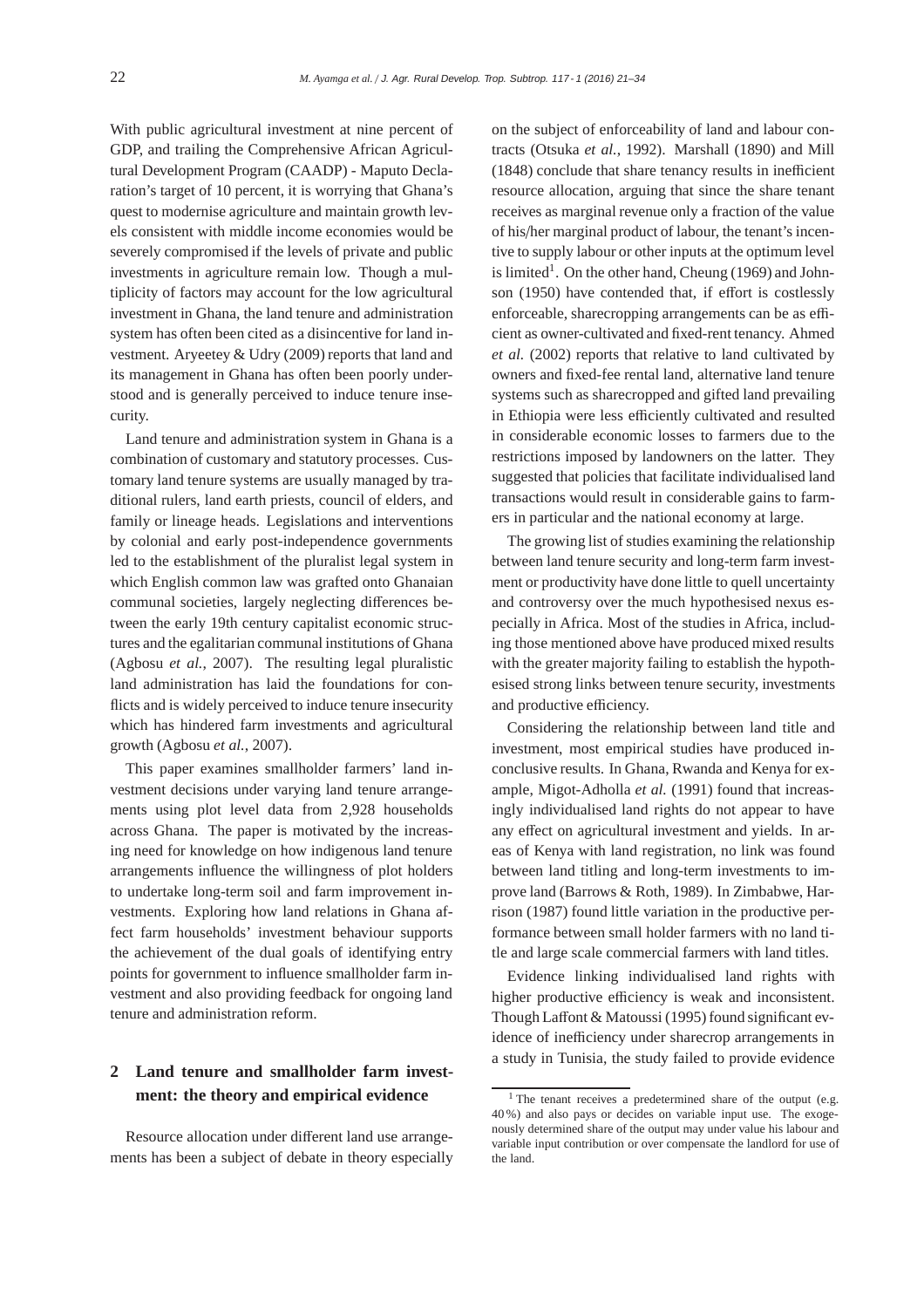of higher efficiency under individualised land holdings. Ahmed *et al.* (2002) found significant inefficiency on sharecropped land but not so on land under fixed-rent contracts. Unlike in Africa, the evidence on the relationship between titled land rights and productivity has been more consistent in Asia and Latin America, where some link is established between yields, farm investments and tenure security Feder *et al.* (1987); Salas *et al.* (1970); Shaban (1987); Villamizar (1984).

A cursory look at the approaches used in investigating the tenure security-productivity hypotheses in Ghana reveals a certain degree of proclivity to notions of superiority of individualised land rights and land titling as ultimate determinants of tenure security. As a result, the research into the land tenure security-productivity hypotheses appears lopsided with emphasis on identifying analytical and modelling deficiencies as opposed to interrogating issues that border on conceptualisation and operationalisation of land tenure security, the most significant parameter of the hypothesis.

The common response to the failure to observe expected relationships between tenure security and productivity is the attempt to argue that tenure security is endogenous and that earlier studies lacked the econometric rigour to adequately account for the perceived endogeneity of tenure security (Besley, 1995; Hayes *et al.*, 1997; Twerefou *et al.*, 2011). Many of the more recent investigations of the tenure security-productivity hypotheses have therefore focused on resolving the issues of endogeneity in tenure security mostly through multistage econometric modelling (Besley, 1995; Hayes *et al.*, 1997; Twerefou *et al.*, 2011). The findings of these studies however have not been radically different in terms of resolution of the ambiguity surrounding the relationship between tenure security and expected improvements in investments.

Using the same data set as Migot-Adholla *et al.* (1991), Besley (1995) assumed that land rights were endogenous with farmer investment aimed at improving their rights over land. He concluded that better land rights facilitated investment in Wassa but not in Anloga, a direct opposite of the findings made by Migot-Adholla *et al.* (1991). Twerefou *et al.* (2011) in their study of tenure security, investments and the environment in Ghana, set tenure security as endogenous. They found that investments in farmlands in Ghana were low, appeared not to enhance tenure security, and argued that the reverse causation assumption of tenure security enhancing investment seemed non-existent. They further concluded that tenure security appeared to be an incentive for investment and had a positive and significant

effect on investment though the authors suggested the results were not robust because the model did not control for endogeneity. Twerefou *et al.* (2011) are contradicted by Dzanku (2007) who failed to establish an overwhelming link between land rights and investment in irrigation and soil improvements.

The farmer bases his investment decisions on his level of tenure security and chooses between investments in capital equipment, which is not lost in the event that he/she loses his rights to land and long-term soil improvement and irrigation-related investments, which are completely lost in an eviction (Feder *et al.*, 1987). Several studies on land tenure security and farm investment and productivity, including Place & Hazell (1993) in Ghana, Rwanda and Kenya, and Hayes *et al.* (1997) in Gambia have applied the Feder *et al.* (1987) framework.

The model assumes that the household's utility is increasing in present value of future income stream  $(\pi)$ , and household characteristics and asset wealth (*H<sup>c</sup>* ):

$$
max_{I_i} U[E(\pi_t); H_t^c]
$$
Subject to  
\n
$$
E(\pi_t) = \sum_{t=1}^T \delta^t (p_t q_t A_t E[\omega_t] - c I_i(\epsilon_e) I_{it}; H_t^c)
$$
  
\n
$$
q_t = y(s_t, K_t)
$$
  
\n
$$
s_t = s_0 \left(1 - er(\varphi^t, \sum_{\omega=1}^t I_{i\omega})\right)
$$
 (1)

Where  $\pi_t$  the value of future income stream  $(\pi_t)$  at the end of the household's planning  $(T)$ ,  $cI_i$  is the unit cost of conservation investment  $(I_i)$  discounted by  $\delta^t$ .  $H_i^c$  denotes household asset wealth characteristics. The unit cost of conservation investment is assumed to be decreasing in level of farmer experience  $(cI_i(\epsilon_e) < 0)$ . The expected crop revenues are given by the product of crop price  $(p_t)$  and yield  $(q_t)$ , and land area  $(A_t)$ , and dichotomous expectation of land tenure in the period  $t(E[\omega_t])$ . Yield in season t is assumed to be concavely increasing with soil depth<sup>2</sup> ( $q'(s_t) > 0$ ) and also a function of other conditioning factors  $(K_t)$  such as weather, pests and soil fertility.

Unlike Place & Hazell (1993) and Hayes *et al.* (1997), this study adds the dimension of investment in the development of irrigation structures.

<sup>2</sup> Soil depth is a proxy of good soil conditions. Deep and friable soil is presumed good conditions for crop productivity and yields are assumed to increase with improving conditions. Soil depth is defined as depth in soil to which the roots of a plant can readily penetrate.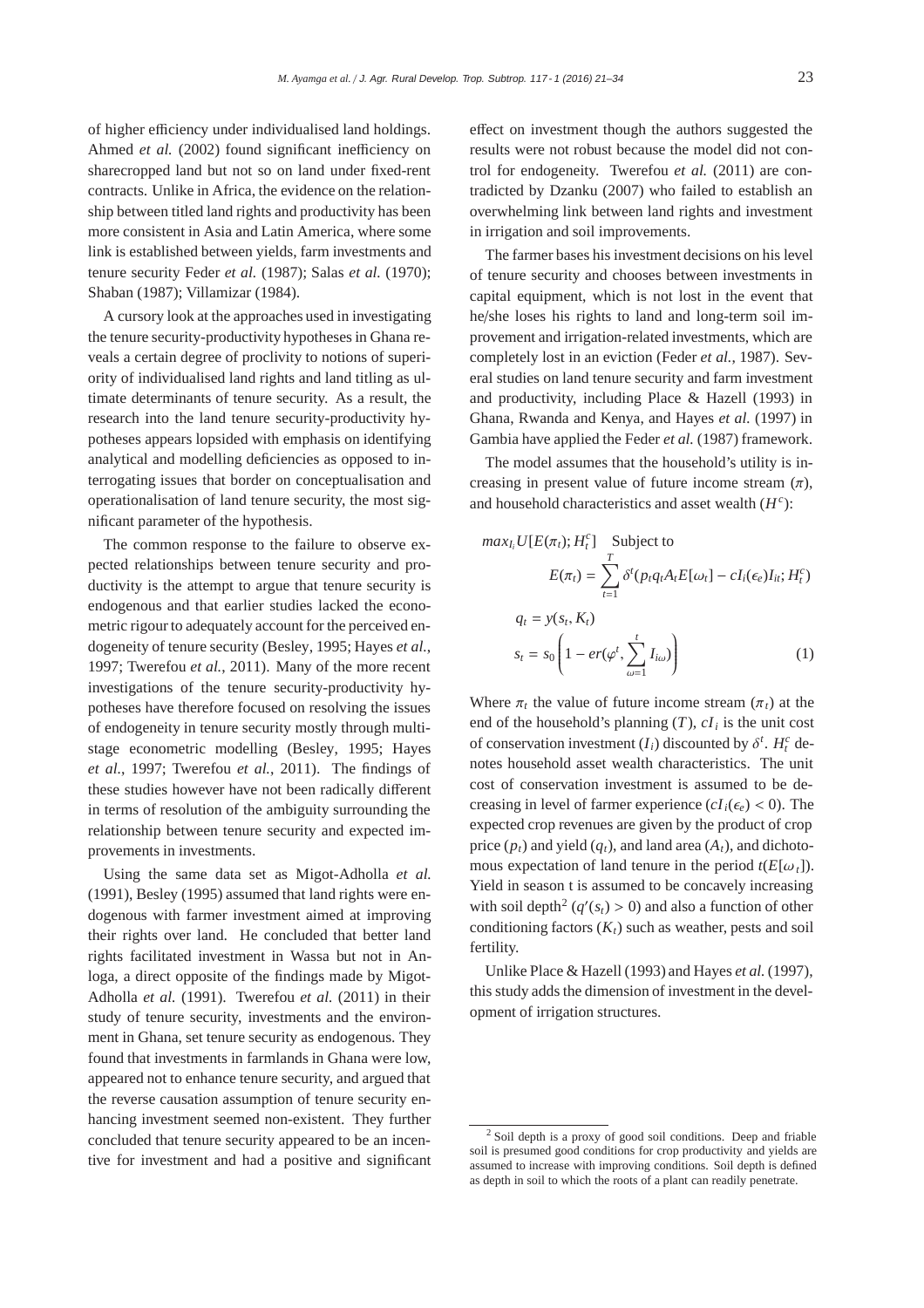#### **3 Methodology**

#### *3.1 Empirical model*

Based on the theory and the large body of empirical research undertaken on the subject of land tenure and farm investment across a number of African countries by Clay *et al.* (1998), Feder & Feeny (1993) and Hagos & Holden (2006) the study sets the household as a utility maximizing entity that chooses between short-term complementary inputs use and long-term land investments based on the household's rate of time preference and specifies an estimable empirical model as:

## $I_i = f(t$ *enure*, *wealth*<sub> $t-1$ </sub>,  $H_{T-1}^c$ , *plot*, *market*, *crop*, *Zone*) (2)

where:  $I_i$  measures household conservation and irrigation investment in plot *i*. The survey solicited household responses on the investments made in soil and water conservation and irrigation expressed in Ghana Cedi (GHS). The tenure variable represents factors that influence the farmer's expectation of retaining tenure or land rights such as whether the plot is owner operated, rented, temporally transferred (loaned). The duration of tenure is also included and is expected to improve farmers perceived tenure security. The *wealth*<sub>*T*−1</sub> variable denotes household wealth and asset holdings including relative farm size, livestock holdings, labour and other resource endowments.  $H_{T-1}^c$  represents household demographic characteristics such as age and education of household head. The variable *plot* represent farm characteristics such as soil type, drainage, degree of fragmentation (ratio of total number of parcels to total farm size), and access to irrigation. The variable *market* measures market access variables such as borrowing and access to agricultural extension information. The variable *crop*<sup>3</sup> denotes the type of crop cultivated, either short duration crops or annuals or perennials that require land for several seasons. The *zone* variable controls for location fixed effects such as distance to markets, population density and rainfall.

The household soil conservation and irrigation investment decision making is assumed to happen at two levels. The household first decides whether to invest or not to invest and upon deciding to do the former, make decision on the level of investment. Both decisions are influenced by factors including those outlined in the empirical model (equation 3.). The level of conservation is given by

$$
I^L = X_1 \beta_1 + \varepsilon_1 \tag{3}
$$

where  $I^L$  is the level of household conservation investment which depends on the vector of  $X_1$  explanatory variables outlined in (2).

The decision to invest or not is given by

$$
I^D = X_2 \Omega_2 + \nu_2 \tag{4}
$$

where  $(X \text{ and } I^D)$  are observed, whereas  $I^L$  is observed only when  $I^D = 1$ .

The model assumes that  $\varepsilon_1$  and  $v_2$  are independent of *X* implying that *X* is exogenous, and  $v_2 \sim N(0, 1)$ . Given such a model, if the error terms in Equations (3) and (4) are related, they must first be estimated jointly given the premise that the household chooses whether to invest and then, having decided positively chooses the level of conservation investment. This implies there could be problems of selection bias hence requiring that the two equations be estimated jointly. The estimation procedure therefore involved testing for the presence of selection bias using the Heckman selection model (Heckman, 1990), and examining the likelihood ratio test of independence.

Sample selection bias was tested using a Heckman two-step model (Deaton, 1997). Adjustment for the standard errors in the level of investment model (equation 3) for heteroscedasticity using Powell's Censored Least Absolute Deviations (CLAD) estimator was done. The CLAD estimator unlike the standard estimators of the censored regression model is robust to heteroscedasticity, consistent and asymptotically normal for a wide class of error distributions (Arabmazar & Schmidt, 1981).

The Heckman test for sample selection bias tests the null hypothesis of  $H_0$ :  $\rho \varepsilon_1 v_2 = 0$  and the alternative hypothesis  $H_A$ :  $\rho \varepsilon_1 \nu_2 \neq 0$ . The measure of correlation between  $\varepsilon_1$  and  $v_2$  is the correlation coefficient  $\rho$ . If the study rejects the null hypothesis of  $\rho \varepsilon_1 v_2 = 0$ , then the decision to invest equation (the sample selection equation) and the level of investment (outcome equation) cannot be said to be independent and thus must be estimated jointly by the Heckman technique. The Wald's test of independence indicates that  $\rho \varepsilon_1 \nu_2$  is not significantly different from zero hence failure to reject the null hypothesis  $H_0$ :  $\rho \varepsilon_1 \nu_2 = 0$  i.e. the models revealed no significant selection bias. As indicated, the significance of this result is that the sample selection (decision to invest) and outcome equations (money value of investments) could be treated as two independent equations and estimated separately.

<sup>&</sup>lt;sup>3</sup> Dummies for annual crops (including maize, millet, cassava, cowpea, yams, among others); perennial cash crops (comprising cocoa, oil palm and mango); non-perennial cash crops (pineapple, soybean, melons)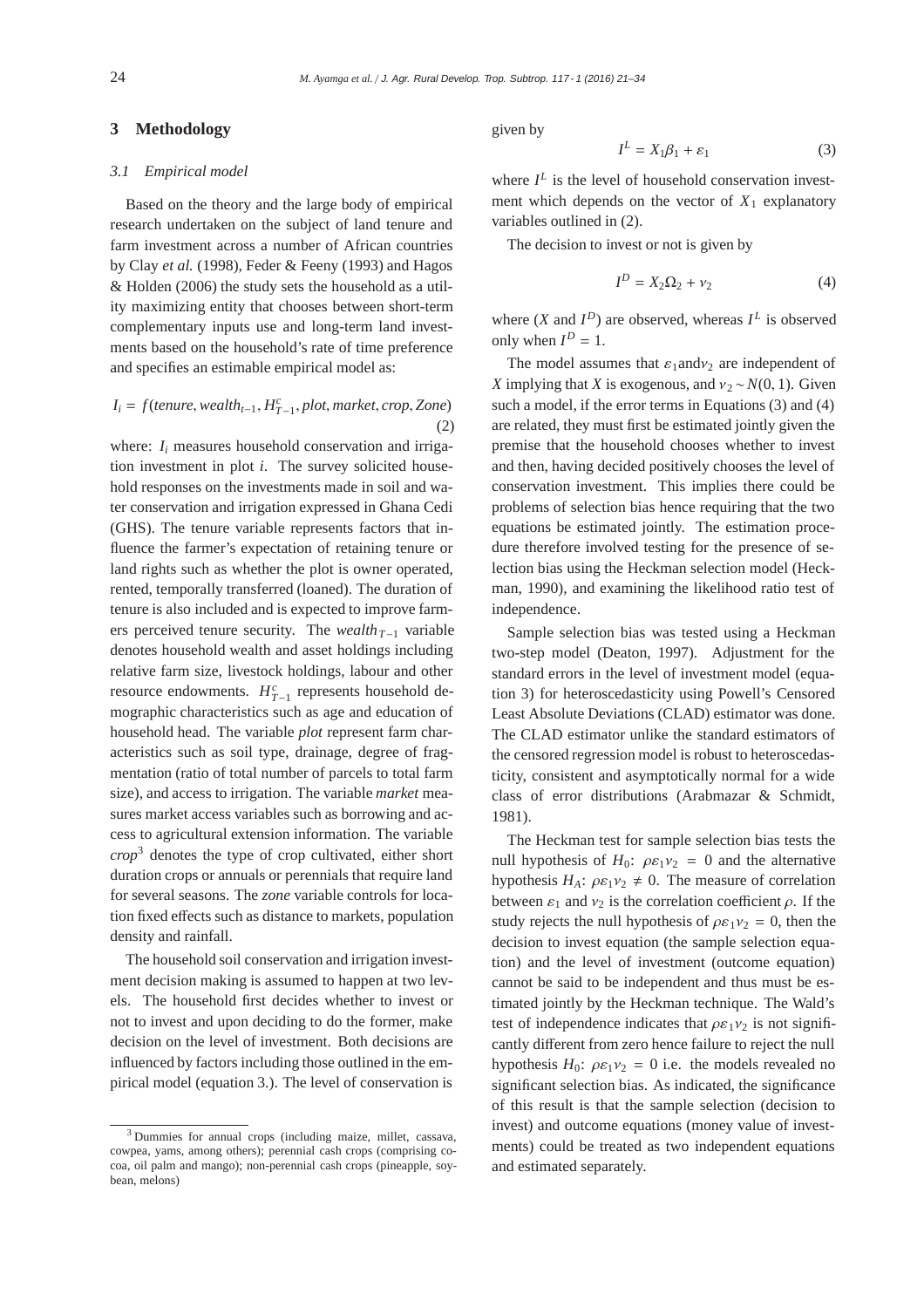The binomial probit and censored regression (Tobit) models were used to estimate the decision to invest and level of conservation and irrigation investments, respectively. When the dependent variable is dichotomous (0, 1), the probit and the logit models are preferable but for continuous dependent variables that are censored at or below zero the Tobit model is preferable (Anley *et al.*, 2007). The Tobit model is used to allow for censoring of households that made zero investment in land improvement.

The standard Probit and Tobit models may be formulated as:

$$
y_i^* = x_i'\beta + \epsilon_i
$$
  
\n
$$
y_i = \begin{cases} 1 & \text{if } y_i^* = 1 \\ 0 & \text{otherwise} \end{cases}
$$
  
\n
$$
y_i^* = x_i'\beta + \epsilon_i
$$
  
\n
$$
y_i = \begin{cases} y_i^* & \text{if } y_i^* > 0 \\ 0 & \text{if } y_i^* \le 0 \end{cases}
$$
 (5)

where  $i = 1, 2, ..., N$ , and  $\epsilon_i$  is assumed to be NID  $(0, \delta^2)$  and independent of  $x_i$ . This model is a censored regression model where observations may be censored from below.

#### *3.2 Study area and data*

The study used the Farmer Based Organisation (FBO) survey data collected by the Institute of Statistical, Social and Economic Research (ISSER) of the University of Ghana in 2008 (ISSER, 2008). The survey was intended to facilitate the monitoring and evaluation of the Millennium Challenge Compact signed between the Government of Ghana and the Millennium Challenge Corporation (MCC) of the United States of America.

The strength of the data used for this study lies in the geographical spread of the sample. Land tenure systems in Ghana have been largely influenced by ethnicity, population pressures and agriculture intensification, with the land tenure systems in the South differing from tenure systems prevalent in the Northern parts of Ghana. Geographically, the study covered six regions; Northern, Central, Eastern, Volta, Ashanti and the Greater Accra Regions located in three ecological zones.

A sample of 2,928 farm households drawn from 23 districts in six regions within the three distinct agroecological zones of Ghana, namely, the Northern Agriculture Zone (Northern Region of Ghana), the Afram Basin (Ashanti and Eastern Regions of Ghana), and the Southern Horticultural Belt (South-East Coastal Plains of Volta Region) was used (Figure 1).

The FBO survey collected information on the overall living circumstances and farming activities of members of FBOs and their respective households. In-depth household data was collected using two sets of questionnaires; a household questionnaire and a community questionnaire: The survey collected information on a wide range of household attributes including the demographic, education and health characteristics; migration; household transfers; information seeking behaviour of households; household assets and participation in financial markets (borrowing, savings and lending behaviour); household agriculture activities including land ownership and transactions and agriculture processing and, non-farm enterprises of households. Information was also collected on the location of households, community facilities and farm sizes using geographic position system units (GPS). The community questionnaire was essentially a market price survey.

The data was collected using multi-stage probability sampling, clustered, and stratified with probability proportional to the size of target population to sample households. The approach used a two-stage sampling technique. During the first stage, 27 enumeration areas (EAs) were selected using systematic sampling with probability proportional to size method (PPS) for each district. The EAs were the same as those used during the 2000 Population and Housing Census by the Ghana Statistical Service (GSS, 2000). The selected enumeration areas were listed fully to know the total number of households that served as sampling frame from which an appropriate sample size was selected.

#### **4 Results**

#### *4.1 Descriptive statistics*

Table 1 presents description and summary statistics of variables used in equations 3 & 4.

The standard errors were adjusted to correct for clustering effects. Only 20 % of sampled households are female-headed. Although about 70 % of household heads reported to have attended basic school, only about 20 % are able to read and write a simple sentence in English.

Only 14 % of sampled households perceive their tenure status as insecure. The distribution appears to be even across observations in terms of the modes of land acquisition and forms of land rights. Though 30 % of sampled households have land titles, only 20 % are reported to exercise complete rights over their land. Close to 20 % of households purchased their land outright while 30% received land as gifts. Only one percent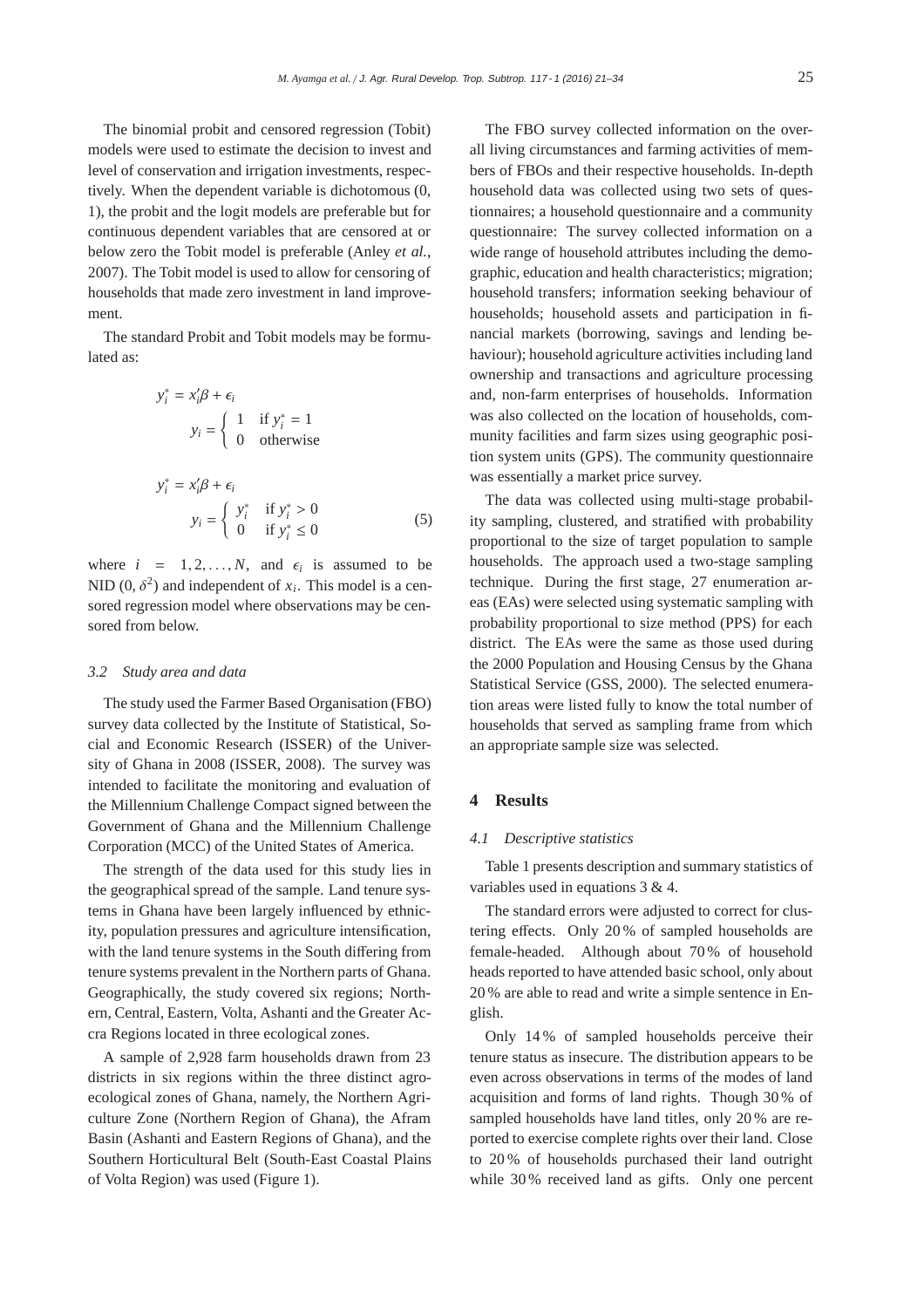

**Fig. 1:** *The study area in regions and districts*

of land is held in sharecropping arrangements. About 80 % of sampled households indicated they could vacate their lands and still maintain ownership but the period of time for which they could vacate the plots averaged at 6 months of the production season.

About a third of sampled households made land improvements and irrigation related investments. Households invested an average of about GHS 200<sup>4</sup> per acre on land improvement and irrigation. Compared with average value of farm produce and average non-farm income, households invest about 29 % of farm revenue (excluding livestock) or 60 % of non-farm revenue. Sampled households have owned and used land for over 9 years on the average with over 10 % of the farms enclosing pre-existing physical structures such as farm houses, fences, and storage yards among others.

<sup>4</sup> GHS 200 is equivalent to USD 95 at the then prevailing exchange rate of 2.1 Ghana Cedis (GHS)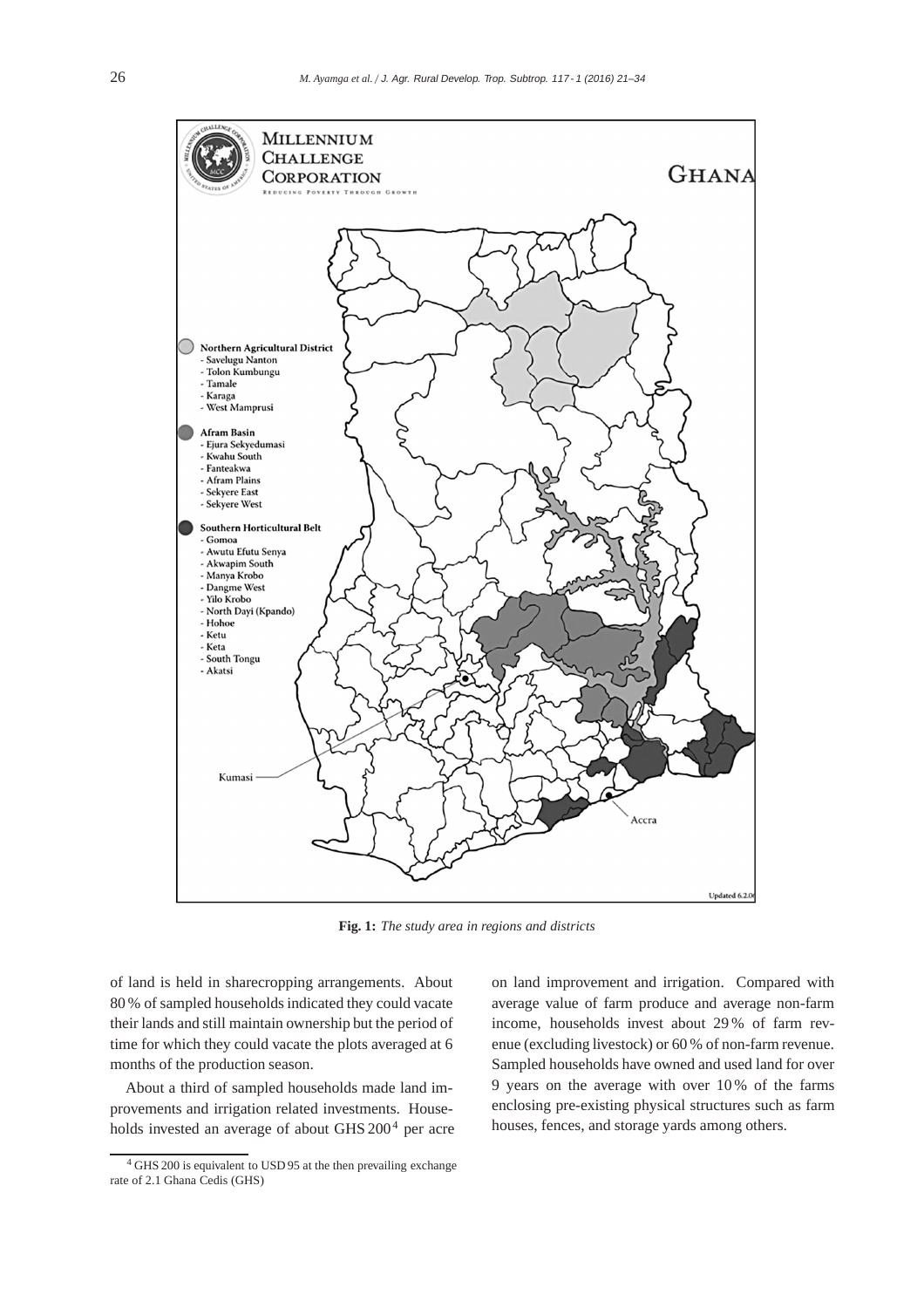#### **Table 1:** *Descriptive statistics*

| Variable and Description                                                                    | Estimate | <b>Standard Error</b> |
|---------------------------------------------------------------------------------------------|----------|-----------------------|
| <b>Household Characteristics</b>                                                            |          |                       |
| Sex (dummy $1 =$ male $0 =$ female)                                                         | 0.8      |                       |
| Age (Number of years)                                                                       | 47.1     | 12.7                  |
| Dependency ratio (ages below 15 and above 64/ ages 15 to 64)                                | 1.1      | 0.9                   |
| Basic education (Dummy 1=attended basic school 0=otherwise)                                 | 0.7      |                       |
| Literacy (dummy, $1 = \text{can read}$ and write; 0=otherwise)                              | 0.2      |                       |
| Assets and Wealth variables                                                                 |          |                       |
| Livestock Holding (in Tropical Livestock Units)                                             | 2.5      | 7.9                   |
| Land Holding (acre)                                                                         | 12.2     | 11.7                  |
| Value of output (GHS value of output per acre)                                              | 695.1    | 3,888.7               |
| Family labour (man hours per season)                                                        | 270.8    | 573.5                 |
| Non-farm income per household (GHS)                                                         | 336.5    | 2,001.1               |
| Land Tenure and Security Variables                                                          |          |                       |
| Ownership with deed (Dummy, $1 =$ registered land with deed; $0 =$ otherwise)               | 0.3      |                       |
| Gift land (Dummy, $1 =$ received land as gift; $0 =$ otherwise)                             | 0.3      |                       |
| Sharecropped land (Dummy, 1= land acquired under sharecropping; 0= otherwise)               | 0.1      |                       |
| Assurance of tenure security (number of years)                                              | 0.5      | 0.7                   |
| Years of land ownership (Number of years)                                                   | 9.1      | 6.7                   |
| Probability of investment in land $(1 = if$ household made investment and $0 =$ otherwise)  | 0.3      |                       |
| Intensity of investment land (in GHS)                                                       | 202.5    | 846.7                 |
| Number of physical structures (farm houses, storage houses)                                 | 0.1      | 0.5                   |
| Crop and Location Variables                                                                 |          |                       |
| South (Dummy, $1 =$ southern horticultural belt; $0 =$ otherwise)                           | 0.2      |                       |
| Northern agricultural zone (Dummy, $1 =$ northern agricultural zone; $0 =$ otherwise)       | 0.4      |                       |
| Affram Basin (Dummy, 1= Affram Basin; Otherwise=0)                                          | 0.3      |                       |
| Cash crops (Dummy, $1 =$ cash crops; $0 =$ otherwise)                                       | 0.1      |                       |
| <b>Plot Characteristics</b>                                                                 |          |                       |
| Index of land fragmentation (Number of plots/ acre)                                         | 1.6      | 1.8                   |
| Access to irrigation (Dummy, $1 =$ irrigated, $0 =$ land rain-fed)                          | 0.1      | 0.3                   |
| Soil water retention (Number of hours it takes farms to drain)                              | 21.4     | 70.1                  |
| Ratio of zonal to household farm <sup>5</sup>                                               | 0.9      | 0.0                   |
| Market Access and Participation                                                             |          |                       |
| Receive extension visits $(1 = \text{farm received extension visit } 0 = \text{otherwise})$ | 0.5      |                       |
| Distance to major market (Kilometers)                                                       | 2.3      | 16.5                  |
| Adoption of technologies (Dummy, $1 = yes$ ; $0 = no$ )                                     | 0.2      |                       |
| Source: Authors' computations from MIDA FBO Survey, 2008                                    |          |                       |

<sup>5</sup> Refers to the farm size per capita of the household divided by the average farm size per capita in the zone.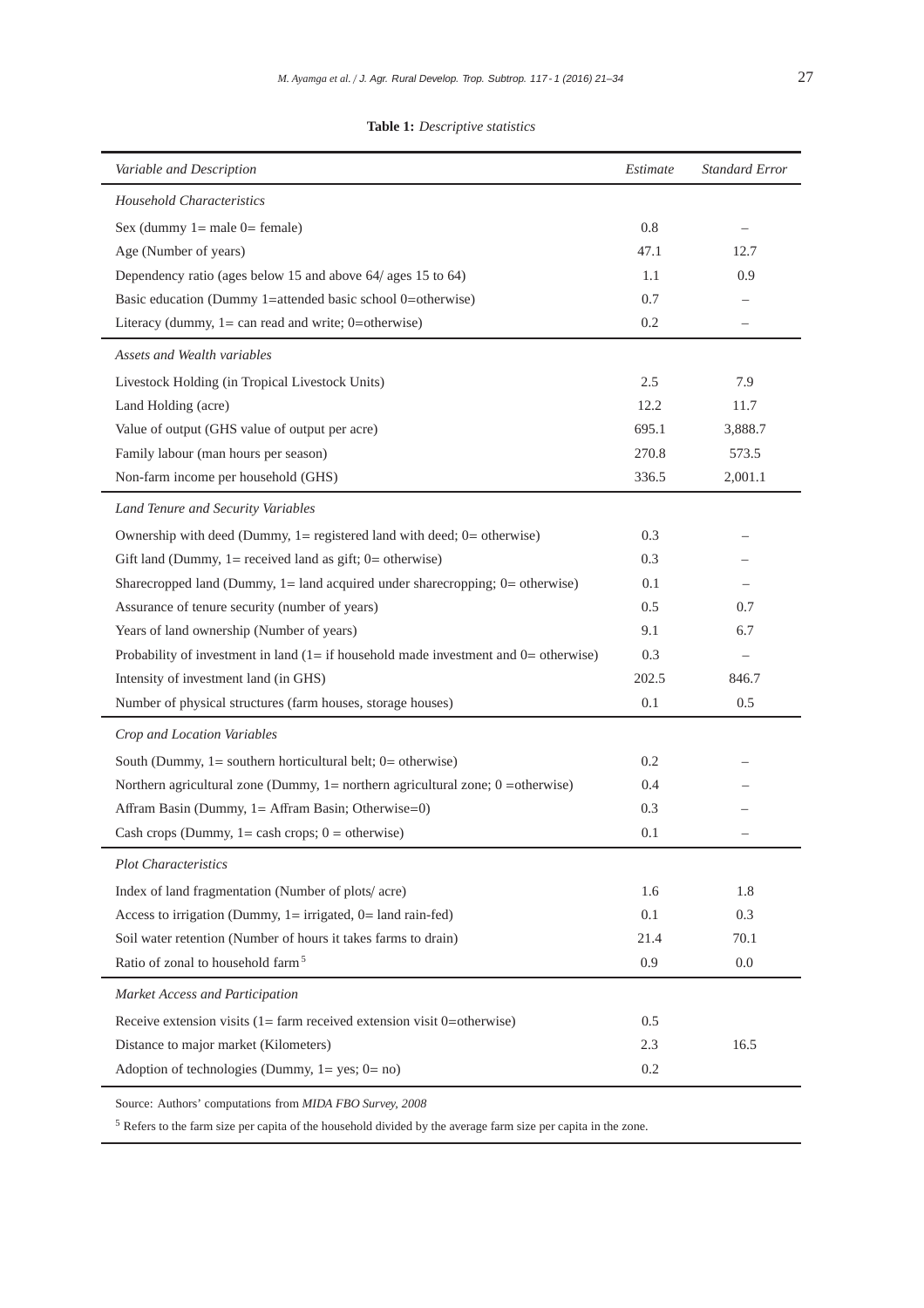Larger dispersions occur in farm revenue, non-farm income and household labour use. Since farm sizes and scales of production vary it is expected that larger dispersions would occur in farm revenue. Larger families tend to have more access to family labour. The large standard deviation of family labour use is in tandem with the wide variation in family sizes.

The result of the probit model of the decision to invest in soil and water conservation and irrigation is presented in Table 2. Endogenous variable such as the number of physical structures established on the land by the household were excluded from the model because of lack of appropriate instruments that would enable us to predict the variable.

Land tenancy arrangements such as renting and sharecropping were found to have significant influence on households' decision to invest and had the expected negative signs. While land ownership (without deed) did not exert a significant influence on the probability of households deciding to invest, land documentation (ownership with deed) was found to exert a positive effect on the decision to invest and was significant at the 10 percent level. Households were also found to be less willing to invest in farm lands they received as gifts (gifted land) and which they had not formally documented as well as on sharecropped plots. The assurance of tenure security exerted a significant and positive effect on the probability of investing in soil and water conservation and irrigation.

The distance to major markets was found to exert a negative effect on the decision to invest and was significant at 1 %. Access to irrigation as well as the ratio of household to zonal land size also had the expected significant positive effects on the decision of households to invest.

The effect of household resource endowment on the decision to invest was found to be mixed. Household livestock expressed in Tropical Livestock Units (TLU) <sup>6</sup> had no significant influence on this decision. On the contrary, labour availability (family labour) and value of output per area (or crop income) did significantly increase the probability of households deciding to invest in land conservation and irrigation. Households with high labour would be in the position to implement complementary farm activities required to optimize the benefits from land improvement related investment.

Location of households and crop characteristics such as cultivation of cash crops were also found to have significant effects on the decision to invest. Compared with the southern horticultural belt (used as the reference category), households located in the Affram Basin and the northern agricultural zone had higher propensities to invest contrary to *a priori* expectations that the relatively high level of commercialisation of agricultural products and the higher population density in the South would make these households more willing to invest in land improvements.

Cultivation of vegetables and spices was found to positively influence the decision to invest in soil and water conservation and irrigation. This was expected since the production of vegetables and spices in many instances is done in the dry or minor seasons and would usually involve significant investment in irrigation. The cultivation of perennial cash crops and non-perennial cash crops had the expected positive and negative coefficient signs, respectively, but only the coefficient for non-perennial cash crops was statistically significant.

Land fragmentation<sup>7</sup> had a positive effect on the probability of investing and was significant at 1 %. The ratio of zonal to household farm size was significant at 10 % and had a positive coefficient. Soil depth was significant at 10 % and positively correlated with the probability of investing. Drainage (an indicator of water retention) had a negative coefficient but was not significant. Access to agricultural extension as well as the adoption of improved technology did not significantly affect households' probability to invest.

The level of soil conservation and irrigation investment was measured by the amount (GHS) spent by the household to improve and conserve soil water or fertility and to facilitate irrigation. Households' level of investment in soil conservation and irrigation was hypothesised to be influenced by a number of household socioeconomic and farm characteristics as well as the provenance of land (Table 3). Compared to the results of the probability of investment, differences in the amounts spent by households in soil conservation and irrigation were to a large extent explained by differences in types of land use and ownership arrangements as well as the duration of land ownership.

<sup>6</sup> Tropical Livestock Units are livestock numbers converted to a common unit. The Conversion factors are: cattle  $= 0.7$ , sheep  $= 0.1$ , goats =  $0.1$ , pigs =  $0.2$ , chicken =  $0.01$ . Factors taken from HarvestChoice (2011)

 $7$  Land fragmentation ratio measures the ratio of total household farm size (in acres) to the number of parcels or plots. It is an indicator of whether household land holdings are continuous large tracts or small scattered plots.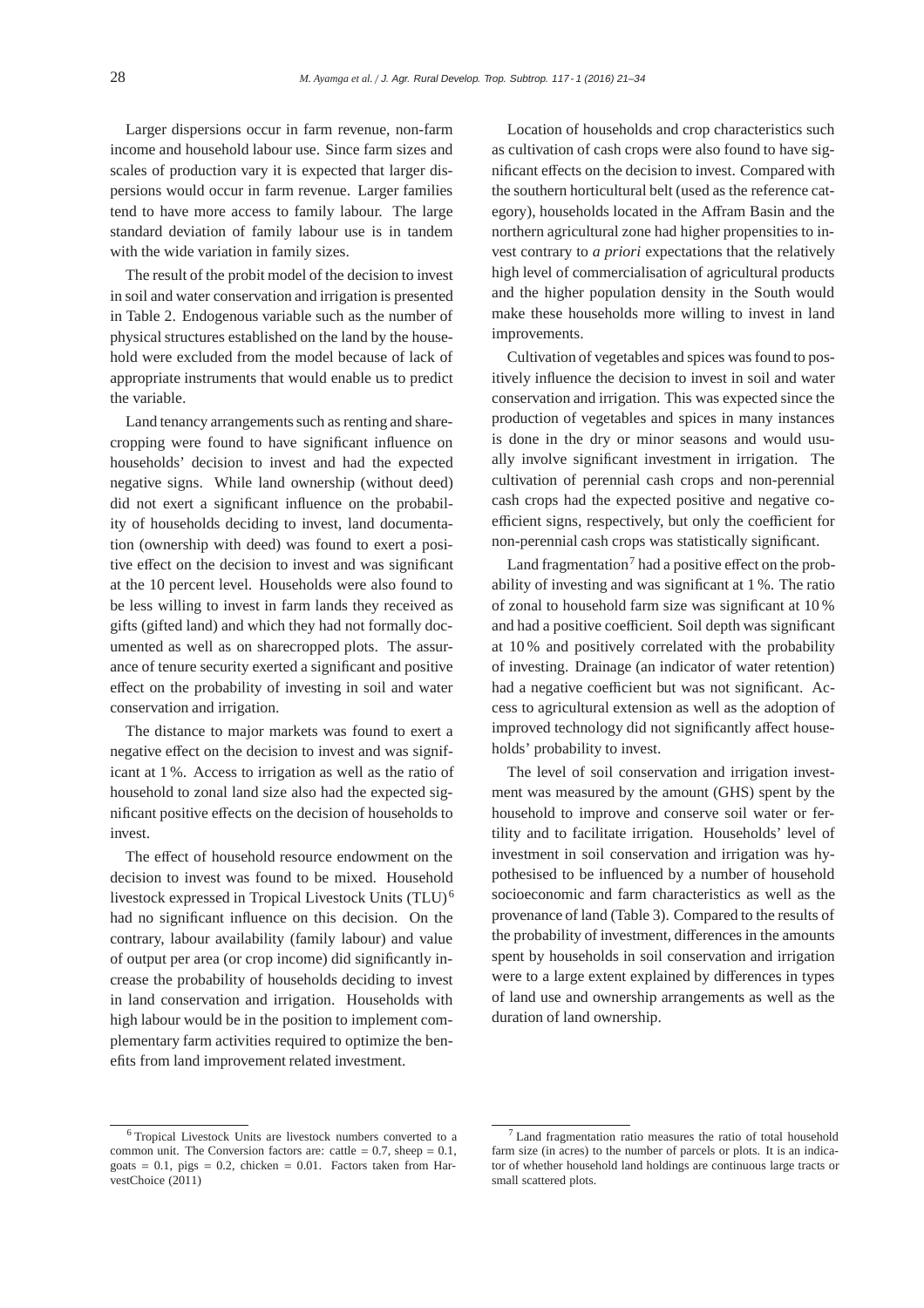| Variable                              | Coefficient | Robust Std. Errors | Z                     |
|---------------------------------------|-------------|--------------------|-----------------------|
| <b>Household Characteristics</b>      |             |                    |                       |
| Sex of household head                 | 0.4065      | 0.0971             | $4.19***$             |
| Age of household head                 | $-0.0240$   | 0.0091             | $-2.62$ **            |
| Age square of household head          | 0.1754      | 0.0862             | $2.03^*$              |
| Dependency ratio                      | 0.0101      | 0.0309             | 0.33                  |
| <b>Basic</b> education                | 0.2133      | 0.0382             | $5.58***$             |
| No education                          | 0.2884      | 0.0856             | $3.37***$             |
| Household Assets and Wealth variables |             |                    |                       |
| Livestock Holding (in TLU)            | $-0.0343$   | 0.0386             | $-0.89$               |
| Household land holding                | $-0.0156$   | 0.0075             | $-2.08^*$             |
| Value of output per area              | 0.4721      | 0.0886             | $5.33***$             |
| Family labour                         | 0.0733      | 0.0342             | $2.14*$               |
| Land Tenure and Security Variables    |             |                    |                       |
| Gifted land                           | $-0.3087$   | 0.06015            | $-5.13***$            |
| Sharecropped land                     | $-0.2323$   | 0.0676             | $-3.44$ <sup>**</sup> |
| Rented land                           | $-0.1173$   | 0.0654             | $-1.79*$              |
| Ownership with deed                   | 0.1633      | 0.0676             | $2.42^*$              |
| Ownership without deed                | $-0.0136$   | 0.0944             | $-0.14$               |
| Assurance of tenure security          | 0.1389      | 0.0554             | $2.50^*$              |
| Years of land ownership               | $-4.3728$   | 3.9281             | $-1.11$               |
| Crop and Location Variables           |             |                    |                       |
| Affram Basin                          | 0.4404      | 0.0796             | $5.53***$             |
| Northern agricultural zone            | 0.7883      | 0.1149             | $6.86***$             |
| Distance to major market              | $-0.0140$   | 0.0038             | $-3.65***$            |
| Perennial cash crops                  | 0.0198      | 0.1002             | 0.20                  |
| Non-perennial cash crops              | $-0.1275$   | 0.0625             | $-2.04*$              |
| Vegetables and spices                 | 0.2350      | 0.0624             | $3.77***$             |
| <b>Plot Characteristics</b>           |             |                    |                       |
| Ratio of zonal to household farm size | 0.1805      | 0.0877             | $2.06^{\circ}$        |
| Index of land fragmentation           | 0.1829      | 0.0510             | $3.58***$             |
| Access to irrigation                  | 0.9210      | 0.0710             | $12.96***$            |
| Drainage                              | $-0.1371$   | 0.3398             | $-0.40$               |
| Soil depth                            | 25.8536     | 14.5829            | $1.77*$               |
| Access to Innovation and Technology   |             |                    |                       |
| Receive extension visits              | $-0.0130$   | 0.0539             | $-0.24$               |
| Adoption of improved technology       | 0.0771      | 0.0498             | 1.55                  |
| Constant                              | $-1.5085$   | 0.2811             | $-5.37***$            |
| Log likelihood                        | $-1866.34$  |                    |                       |
| Wald $\chi^2$ (30)                    | 365.43      |                    |                       |
| Prob > $\chi^2$                       | 0.0000      |                    |                       |
| Pseudo $R^2$                          | 0.1009      |                    |                       |

**Table 2:** *Maximum Likelihood Estimates of the Determinants of the Decision to Invest*

Dependent Variable is the decision to invest into soil conservation and irrigation (1 if the household invested and 0 if household did not invest)

\*, \*\*, and \*\*\* are levels of significance at 10 %, 5 %, and 1 %, respectively.

Source: Authors' computations from *MIDA FBO Survey, 2008*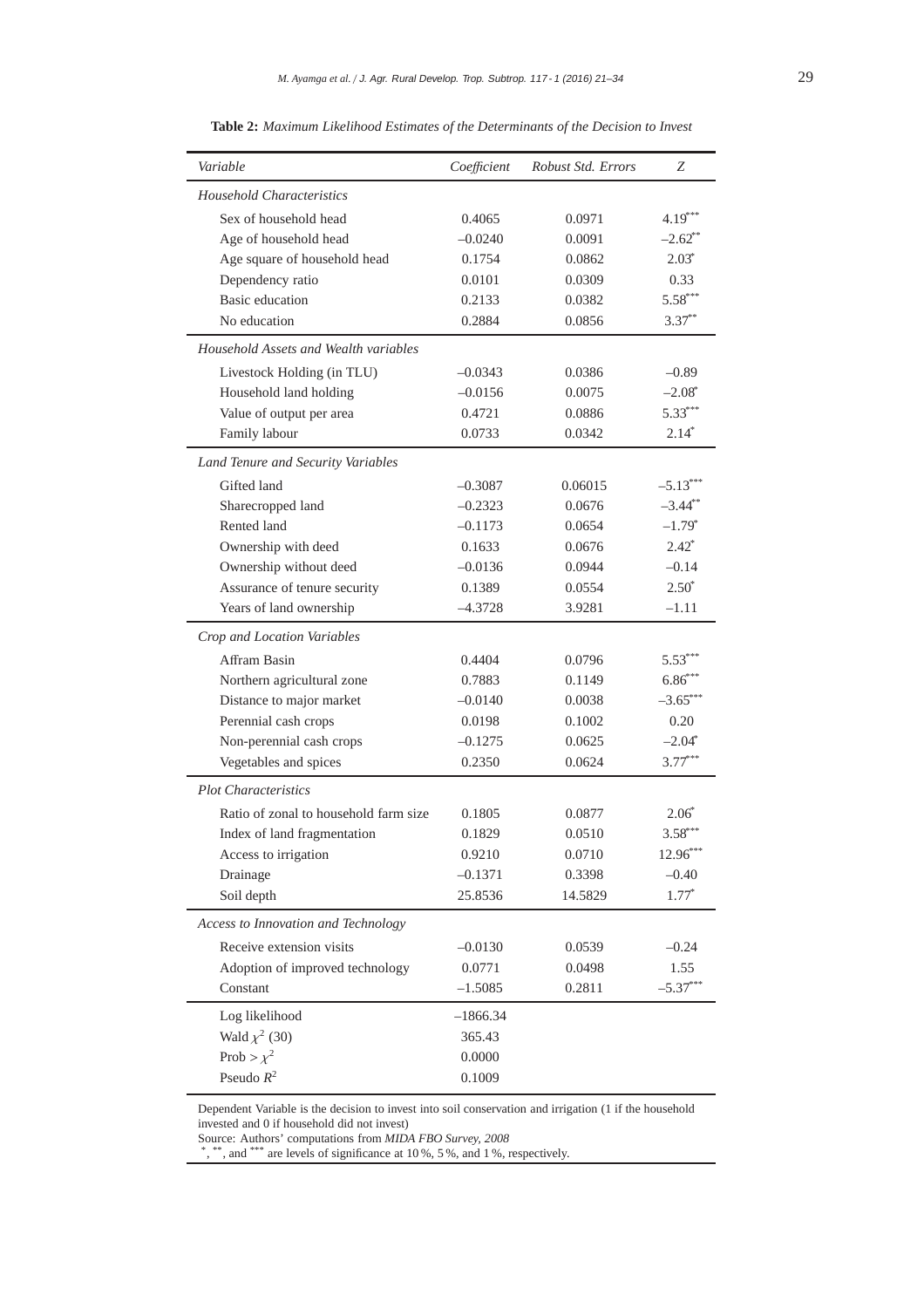| Variable                                      | Coefficient  | Robust Std. Err. | t-statistic                        |
|-----------------------------------------------|--------------|------------------|------------------------------------|
| Household Characteristics                     |              |                  |                                    |
| Sex of household head                         | $-102.1851$  | 36.4605          | $-2.80$ <sup>**</sup>              |
| Age of household head                         | 11.6229      | 6.0322           | $1.93*$                            |
| Age of household head square                  | $-146.8364$  | 58.7225          | $-2.50^*$                          |
| Household size                                | 28.5339      | 3.9584           | $7.21***$                          |
| Dependency ratio                              | $-90.2414$   | 17.4334          | $-5.18***$                         |
| Attained basic education                      | $-32.1379$   | 19.5568          | $-1.64$                            |
| No formal education                           | $-121.8411$  | 40.1405          | $-3.04**$                          |
| Household Assets and Wealth variables         |              |                  |                                    |
| Livestock holding (in TLU)                    | $-23.8377$   | 21.5921          | $-1.10$                            |
| Land holding                                  | $-7.8167$    | 4.12557          | $-1.89*$                           |
| Non-farm income (per capita)                  | 17.5791      | 10.2533          | $1.71^*$                           |
| Value of output per area                      | 0.1187       | .018828          | $6.31***$                          |
| Family labour                                 | 19.6628      | 21.6363          | 0.91                               |
| Land Tenure and Security Variables            |              |                  |                                    |
| Family land                                   | -39.4991     | 44.0785          | $-0.90$                            |
| Gifted land                                   | $-47.0821$   | 45.5502          | $-1.03$                            |
| Sharecropped land                             | 6.1550       | 39.7833          | 0.15                               |
| Rented land                                   | 93.5805      | 43.5905          | $2.15^*$                           |
| Ownership with deed                           | 150.3289     | 44.5321          | $3.38***$                          |
|                                               | 67.4012      | 37.4213          |                                    |
| Ownership without deed                        |              |                  | $1.80*$                            |
| Duration of land contract <sup>8</sup>        | 17.4348      | 4.15372          | $4.20***$                          |
| Years owning land <sup>9</sup>                | $-7.1505$    | 4.26031          | $-1.68$ <sup>*</sup><br>$10.54***$ |
| Duration of tenure security <sup>10</sup>     | 281.6785     | 26.7354          |                                    |
| Crop and Location <sup>11</sup> Variables     |              |                  |                                    |
| Affram Basin                                  | 138.6426     | 39.2577          | $3.53***$                          |
| Northern agricultural zone                    | 326.5296     | 63.9384          | $5.11***$                          |
| Perennial cash crops                          | 61.9845      | 58.6894          | 1.06                               |
| Non-perennial cash crops                      | $-83.3227$   | 29.2898          | $-2.84$ **                         |
| Vegetables and spices                         | 39.7842      | 34.7841          | 1.14                               |
| Distance to major market                      | $-1.9830$    | 1.54175          | $-1.29$                            |
| <b>Plot Characteristics</b>                   |              |                  |                                    |
| Ratio of zonal to household farm size         | 51.8104      | 50.2338          | 1.03                               |
| Index of land fragmentation                   | $-36.7666$   | 16.1320          | $-2.28$ <sup>*</sup>               |
| Access to irrigation                          | 258.0953     | 33.1152          | $7.79***$                          |
| Drainage                                      | 213.7851     | 108.114          | 1.98*                              |
| Market Access and Participation               |              |                  |                                    |
| Receive extension visits                      | 88.5725      | 27.2893          | $3.25***$                          |
| Adopted improved technology                   | 35.7479      | 24.5838          | 1.45                               |
| Constant                                      | $-1062.186$  | 206.2269         | $-5.15***$                         |
|                                               |              |                  |                                    |
| Log pseudo likelihood                         | $-4034.3159$ |                  |                                    |
| F(38, 1352)                                   | 11.30        |                  |                                    |
| Prob > F                                      | 0.0000       |                  |                                    |
| Pseudo $R^2$                                  | 0.0596       |                  |                                    |
| Left-censored observations at INVSWCON_IRR ≤1 | 893          |                  |                                    |
| Uncensored observations                       | 459          |                  |                                    |
| Observations                                  | 1352         |                  |                                    |

**Table 3:** *Determinants of Soil and Water Conservation and Irrigation Investment expenditure*

Dependent variable: GHS (₡) invested in soil and water conservation and irrigation.

Source: Authors' computations from *MIDA FBO Survey, 2008*<br>\*, \*\*, and \*\*\* are levels of significance at 10 %, 5 %, and 1 %, respectively.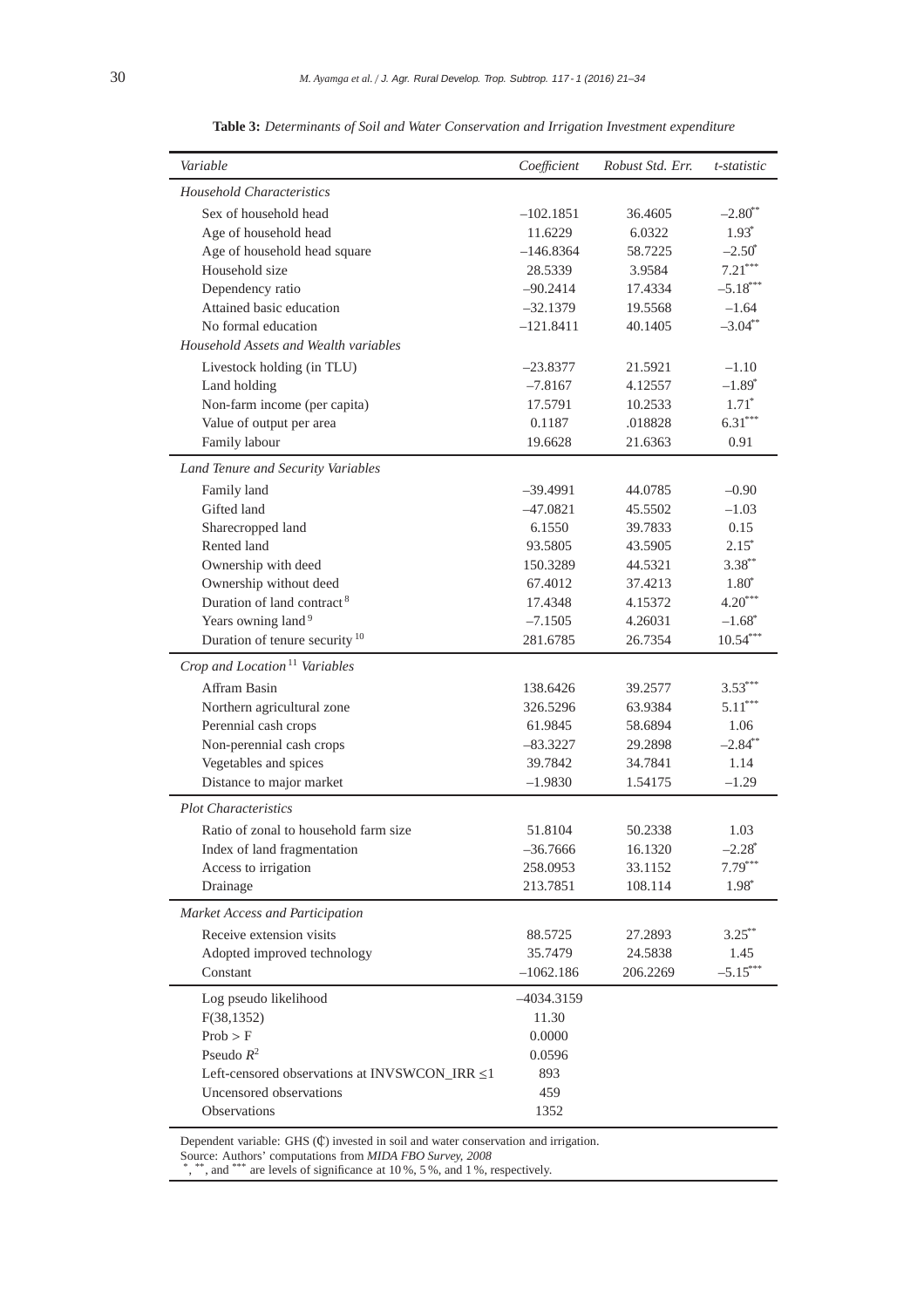Land ownership (both with deed and without deed) had significant positive effects on households' investment expenditure. Consistent with *a priori* expectations, family owned, rented, gifted and sharecropped lands had negative coefficient but were however not statistically significant.

The signs of household wealth variables were mixed in terms of their consistency with *a priori* expectations. Livestock holding (in TLU) did not have the expected positive sign even though the coefficient was not significant. Non-farm income and value of output had the expected signs and was significant at 10 % and 1 % respectively. Location dummies which were included to capture site specific effects in investment indicated that autonomous investment in soil conservation and irrigation was relatively higher in the Affram basin and the northern agricultural zone. The dummies for these two locations were significant at 1 %.

With respect to plot characteristics, the degree of land fragmentation and drainage were found to be significant in explaining the amounts households invested in soil and water conservation and irrigation. Households invested less on highly fragmented plots and more on irrigable plots and well drained plots. With regards to market and information access, farmers who received extension visits were found to invest higher amounts than those who did not. Adoption of improved technology had the expected positive sign but did not significantly influence household investment expenditure.

Some household and demographic factors seemed to significantly influence the levels of soil conservation and irrigation investments. Both age and age-squared of household head had significant effects on the amounts invested exerting positive effects on the amounts households invested in soil conservation and irrigation.

Household size was found to have a significant positive effect on the amounts invested and was significant at 1 %. Although not significant, formal education was inversely related to the amounts households invested in soil conservation and irrigation but the formal education variable was not significant. As expected however, not having formal education significantly reduced the amounts households invested in soil and irrigation.

### **5 Discussion**

Land documentation and duration of tenure security positively influenced households' decision to invest and is an indication that land titling programmes and policies can facilitate households' farm investment by enhancing tenure security. This finding is an indication that formalisation of land rights though not a comprehensive indicator of land tenure security, contributes significantly to enhance land holders' perception of their tenure security and their decisions to invest in lands.

Household land relative to zonal farm size was included to test for farm size effects. Contrary to the finding by Holden & Yohannes (2002), the study found that marginal farm size was inversely related with tenure insecurity. Tenure insecurity was rather found to correlate positively with value of farm land and not farm size as Alemu (1999) posited. The reason for this observation is that owning large tracts of land may not be a source of insecurity if there are no competing claims. However, as land values rise, interests in land both as a factor of production and commodity increases. Local elites who probably were not interested in land re-entered the market and may appropriate land belonging to less powerful holders.

Contrary to expectations that households that owned more livestock would invest more in land because they were regarded as wealthy (Holden & Yohannes, 2002), the reverse held. One possible explanation is the use of livestock as security against crop failure. Households may not sell their livestock to invest in land conservation and irrigation but may do so in the event of crop failure.

The expectation on the relationship between location dummies was that farmers in the southern horticultural zone would invest more because land was scarce and there was the need to maximise output. This expectation was based on the Boserup (1965) population pressure hypothesis which posits that high population density (land scarcity) would stimulate investment and use of improved technology. It was expected that the high population density of the southern horticultural belt will lead to higher propensities to invest. The absence of this population pressure effect could however be due to abundant non-farm employment opportunities in the South which significantly increases the opportunity cost of farm labour and other resources and also offer opportunities that do not require ownership of land.

<sup>8</sup> Duration of land contract refer to the number of years a land owner has agreed to allow a tenant use land in contract (formal or informal) arrangement.

<sup>&</sup>lt;sup>9</sup> Refers to the number of years the farmer has owned the land. Households who have owned land for longer periods are perceived more secure.

<sup>&</sup>lt;sup>10</sup> Duration of tenure security is the length of time that a given right is legally valid. The economic dimension requires, in addition, that the time horizon be sufficiently long to enable the holder to recoup (see Roth & Haase, 1998)

<sup>&</sup>lt;sup>11</sup> Southern Horticultural belt is used as reference category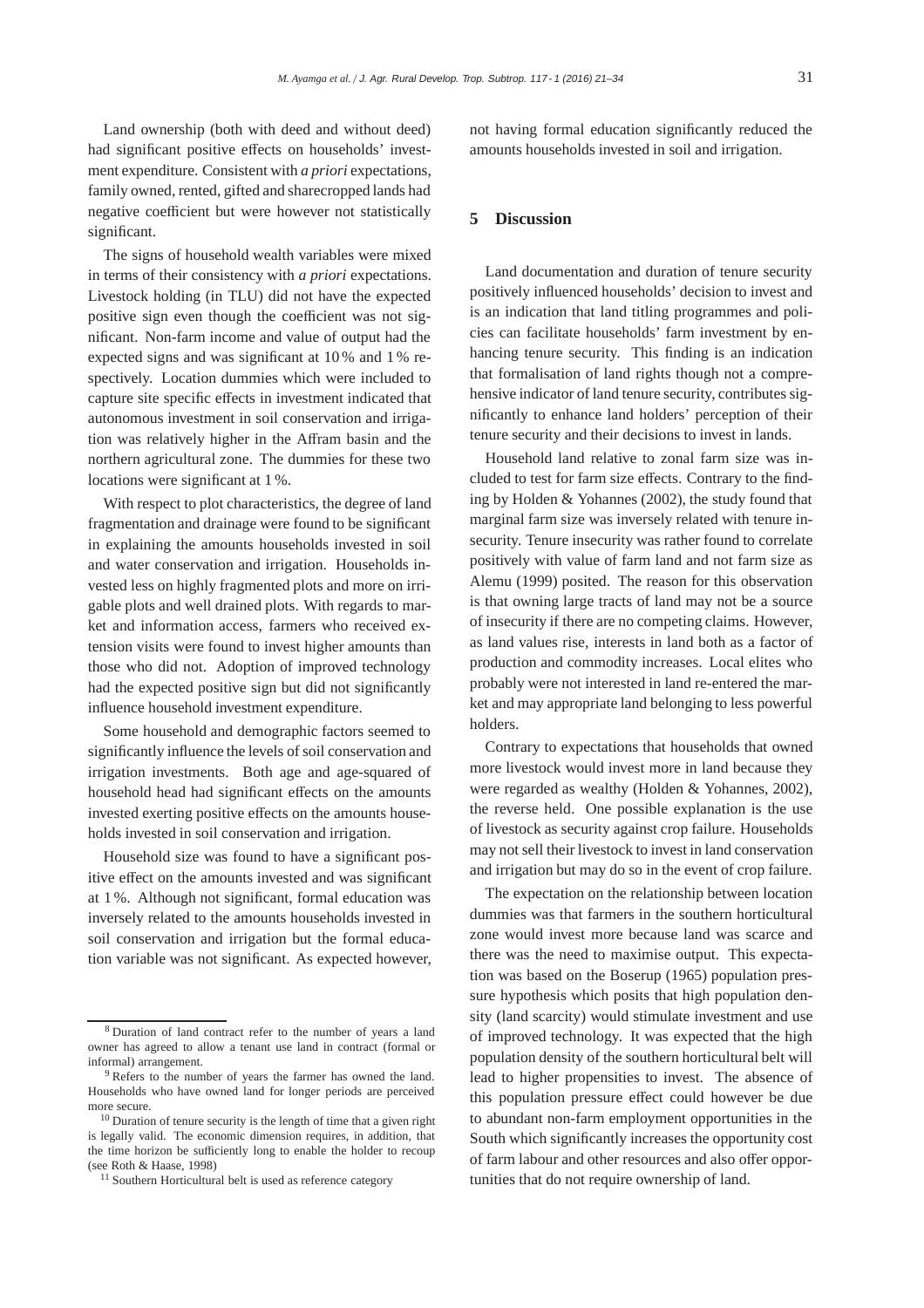The study expected that highly fragmented land (measured by the land size in acres per number of plots) would discourage investment as the prospects of commercial scale production would be limited. The findings however suggest that households' decision to invest was positively correlated with land fragmentation. This is contrary to *a priori* expectation that highly fragmented plots, usually common with communal or family held land, would have a negative effect on the probability of investing. One possible explanation for this observation is that households may be using land fragmentation as some sort of risk spreading activity. Further, land ownership overrides fragmentation in investment decision.

The results on the relationship between the monetary value of investments and tenure security variables were mostly consistent with *a priori* expectations. Farmers who owned land invested more relative to those who had acquired land through tenancy. The negative relationship between the amounts invested and the cultivation of family owned, rented, gifted and sharecropped lands could be indicative of some degree of Marshallian inefficiency (Marshall, 1890) transmitting to households' willingness to invest and levels of investment expenditure on long-term soil improvement and irrigation.

In relation to the socio-demographic factors included in the models as control variables, the results showed that age and age-squared exerted significant positive effects on the amounts invested. The expectation was that age and age-squared would have positive and negative effects respectively on the amounts invested. That would have implied younger farmers invested more in soil and water conservation and in irrigation because they constituted the most productive group and most likely to be engaged in farming for commercial reasons. The results however suggest that investment did not vary much along age lines.

Household size was positively related to the amounts invested. Large households usually cultivate larger farms and hence are more likely to invest more. Households with lower number of dependents as opposed to workers were expected to invest more because relative to households with higher dependency ratios, they would have surplus production, and the proceeds could be reinvested in farming. The negative sign of the dependency ratio variable is thus consistent with this expectation. Higher dependency ratio reduces the amount of investment in soil conservation and irrigation.

#### **6 Conclusion**

This paper explored the relationship between households' perception of their tenure security and how these perceptions influenced plot level farm investment decisions in soil conservation and irrigation. The paper measured land tenure security both in terms of right entitlements and the duration within which holders perceived the rights to be secure. The household was modelled as a utility maximizing entity that choose between shortterm complementary inputs use and long-term land investments based on the household's evaluation of its land tenure security.

Findings of the paper support the long-held view that better land rights facilitate long-term farmland improvement investments. Tenure security, often posited to influence household farm investment decisions appears to hold in the case of Ghana. Individual ownership of land increased the probability of investing and the level of investments made in land improvement and irrigation. This evidence probably points to the increasing importance households place on land ownership and also underscores the importance of tenure security in facilitating land titling programmes. Several studies, especially those conducted in the middle to late twentieth century, failed to plausibly establish strong links between land ownership and investment as this study finds. Two possible explanations for this particular finding of the study are: First, there is the possibility that land markets and land relations have changed significantly over the last two decades with increasing money transaction and fixed agreements propelled by population growth and increasing value of land. Second, the inclusion of irrigation investment as a long term investment in land raises the value of household investment and also the time period required to reap the returns on the investments.

The finding of this paper seems to reinforce Boserup (1965) and Ault & Rutman (1979) predictions that land tenure in Africa evolved in tandem with principles of economic efficiency and that households would acquire full rights (i.e. take full rights into consideration) when the need for such rights arose, propelled either by population growth and land scarcity or by emerging market opportunities. It could be deduced that households take land ownership and tenancy arrangements into consideration if the resource implications of land investments are relatively huge and the time dimensions for harvesting returns to investments is relatively short.

It is recommended that for productivity to increase due to intensification, land owners should allow for long-term lease to provide the needed security that will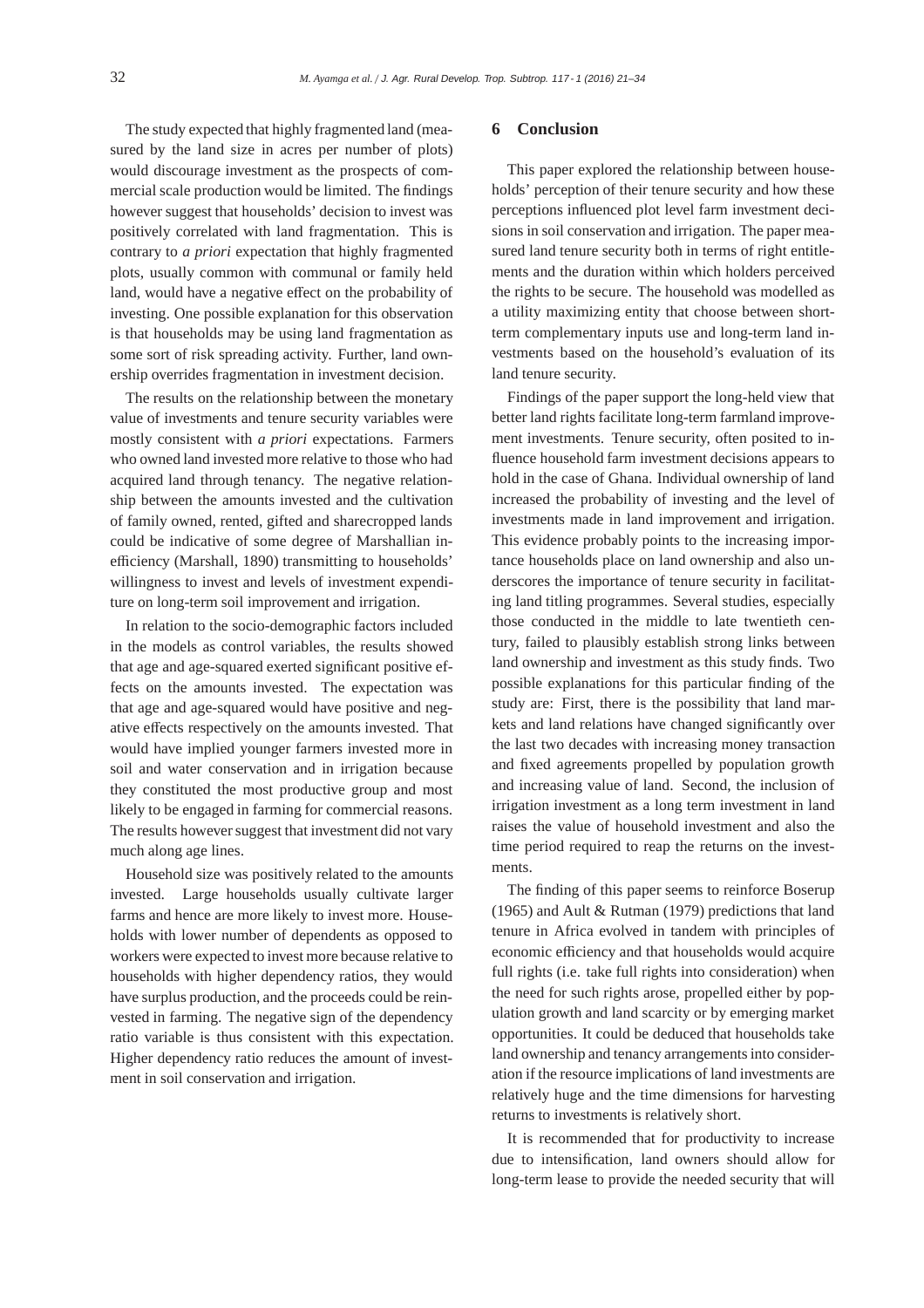encourage huge investment into development of land for long-term benefits.

#### **References**

- Agbosu, L., Awumbila, M., Dowuona-Hammond, C. & Tsikata, D. (2007). Customary and Statutory Land Tenure and Land Policy in Ghana. Technical Publication, No. 70, Institute of Statistical Social and Economic Research (ISSER), University of Ghana, Accra.
- Agbosu, L. K. (2000). Ghana Land Law: Contradiction between Anglo-American and Customary Conceptions of Tenure Practices. Working Paper, No. 33, Land Tenure Center, An Institute for Research and Education on Social Structure, Rural Institution, Resource Use and Development, University of Wisconsin-Madison, USA. URL http://digital. library.wisc.edu/1793/21905.
- Ahmed, M. M., Gebremedhin, B., Benin, S. & Ehui, S. (2002). Measurement and sources of technical efficiency of land tenure contracts in Ethiopia. *Environment and Development Economics*, 7, 507—527.
- Alemu, T. (1999). *Land Tenure and Soil Conservation: Evidence from Ethiopia*. Ekonomiska Studier, Goteborgs Universitet.
- Anley, Y., Bogale, A. & Haile-Gabriel, A. (2007). Adoption decision and use intensity of soil and water conservation measures by smallholder subsistence farmers in Dedo district, Western Ethiopia. *Land Degradation* & *Development*, 18 (3), 289—302.
- Arabmazar, A. & Schmidt, P. (1981). Further Evidence on the Robustness of the Tobit Estimator to Heteroskedasticity. *Journal of Econometrics*, 17, 253– 258.
- Aryeetey, E. & Udry, C. (2009). Towards Efficient and Equitable Land Tenure Reforms in Ghana-ISSER. November 2009.
- Ault, D. E. & Rutman, G. L. (1979). The Development of Individual Rights to Property in Tribal Africa. *Journal of Law* & *Economics*, 22 (1), 163–182.
- Barrows, R. & Roth, M. (1989). Land Tenure and Investment in African Agriculture: Theory and Evidence. Land Tenure Center, LTC Paper No. 136, University of Wisconsin-Madison, USA.
- Besley, T. (1995). Property Rights and Investment Incentives: Theory and Evidence from Ghana. *The Journal of Political Economy*, 103 (5), 903–937.
- Boserup, E. (1965). *Conditions of Agricultural Growth: The Economics of Agrarian Change Under Population Pressure*. New York, Aldine Publishing Co.
- Cheung, S. N. S. (1969). *The Theory of Share Tenancy*. Chicago, University of Chicago Press.
- Clay, D., Reardon, T. & Kanganiemi, J. (1998). Sustainable intensification in the highland tropics: Rwandan farmers' in land conservation and soil fertility. *Economic Development and Cultural Change*, 46 (2), 351—377.
- Deaton, A. (1997). *The Analysis of Household Surveys. A Microeconometric Approach to Development Policy*. Baltimore, The Johns Hopkins University Press (for the World Bank).
- Dzanku, F. M. (2007). *Land Rights, Sustainable Natural Resource Use and Agricultural Productivity in Ghana*. Institute of Statistical, Social and Economic Research (ISSER) University of Ghana.
- Feder, G. & Feeny, D. (1993). The theory of land tenure and property rights. *In:* Hoff, K., Braverman, A. & Stiglitz, J. E. (eds.), *The Economics of Rural Organization: Theory, Practice, and Policy*. pp. 240–258, Oxford University Press, Oxford, UK.
- Feder, G., Onchan, T., Chlamwong, Y. & Hongladorom, C. (1987). *Land Policies and Farm Productivity in Thailand*. John Hopkins University Press, Baltimore MD, 1988.
- GSS (2000). Ghana Population and Housing Census 2000. Ghana Statistical Service (GSS).
- Hagos, F. & Holden, S. (2006). Tenure security, resource poverty, public programs, and household plotlevel conservation investments in the highlands of northern Ethiopia. *Agricultural Economics*, 34, 183– 196.
- Harrison, P. (1987). *The greening of Africa: breaking through in the battle for land and food*. Paladin Grafton Books, London.
- HarvestChoice (2011). Total livestock population (TLU) (2005). International Food Policy Research Institute, Washington, DC. and and University of Minnesota, St. Paul, MN. URL http:// harvestchoice.org/node/4788.
- Hayes, J., M. Roth, M. & Zepeda, L. (1997). Tenure Security, Investment and Productivity in Gambian Agriculture: A Generalized Probit Analysis. *American Journal of Agricultural Economics*, 79 (2), 369–382.